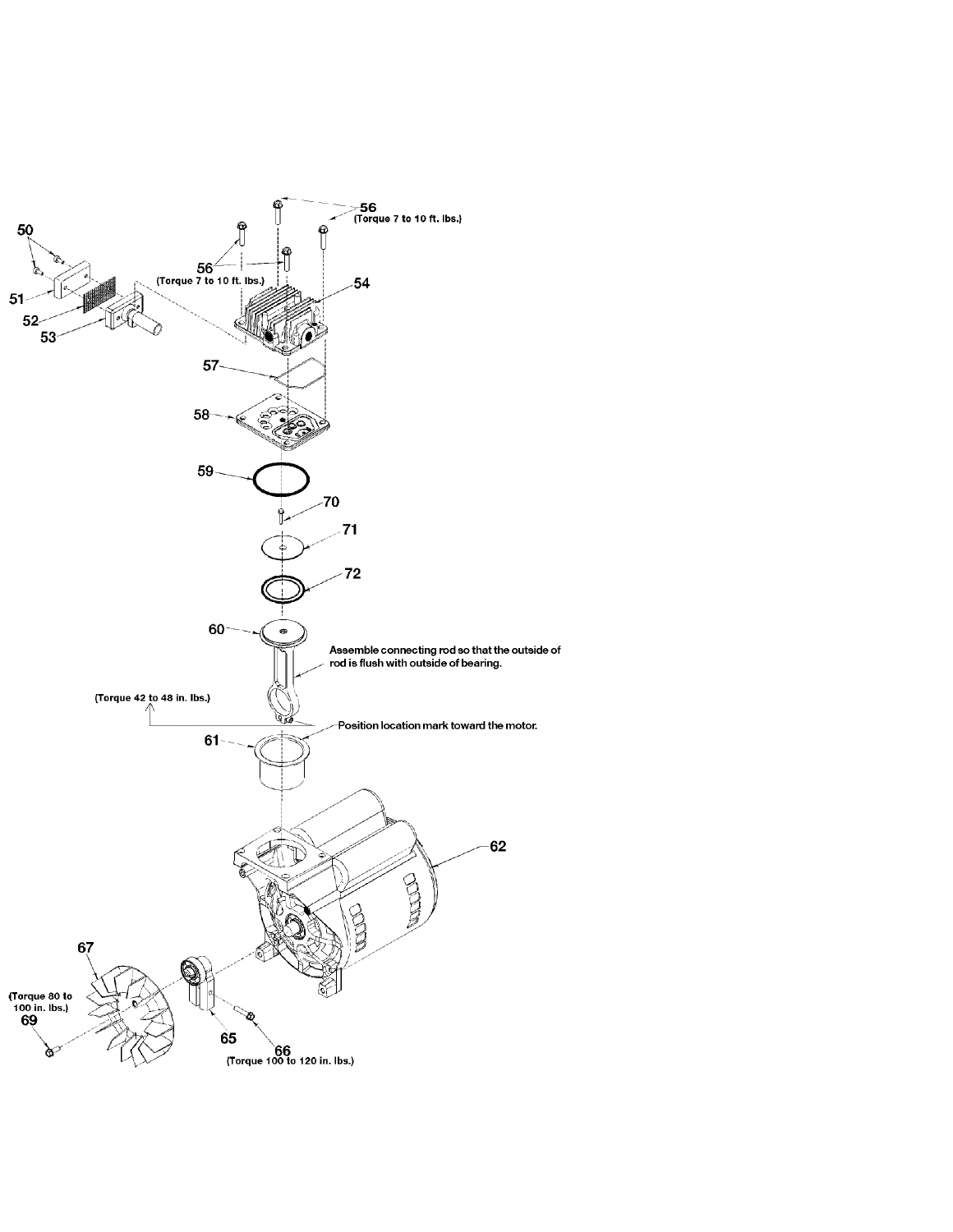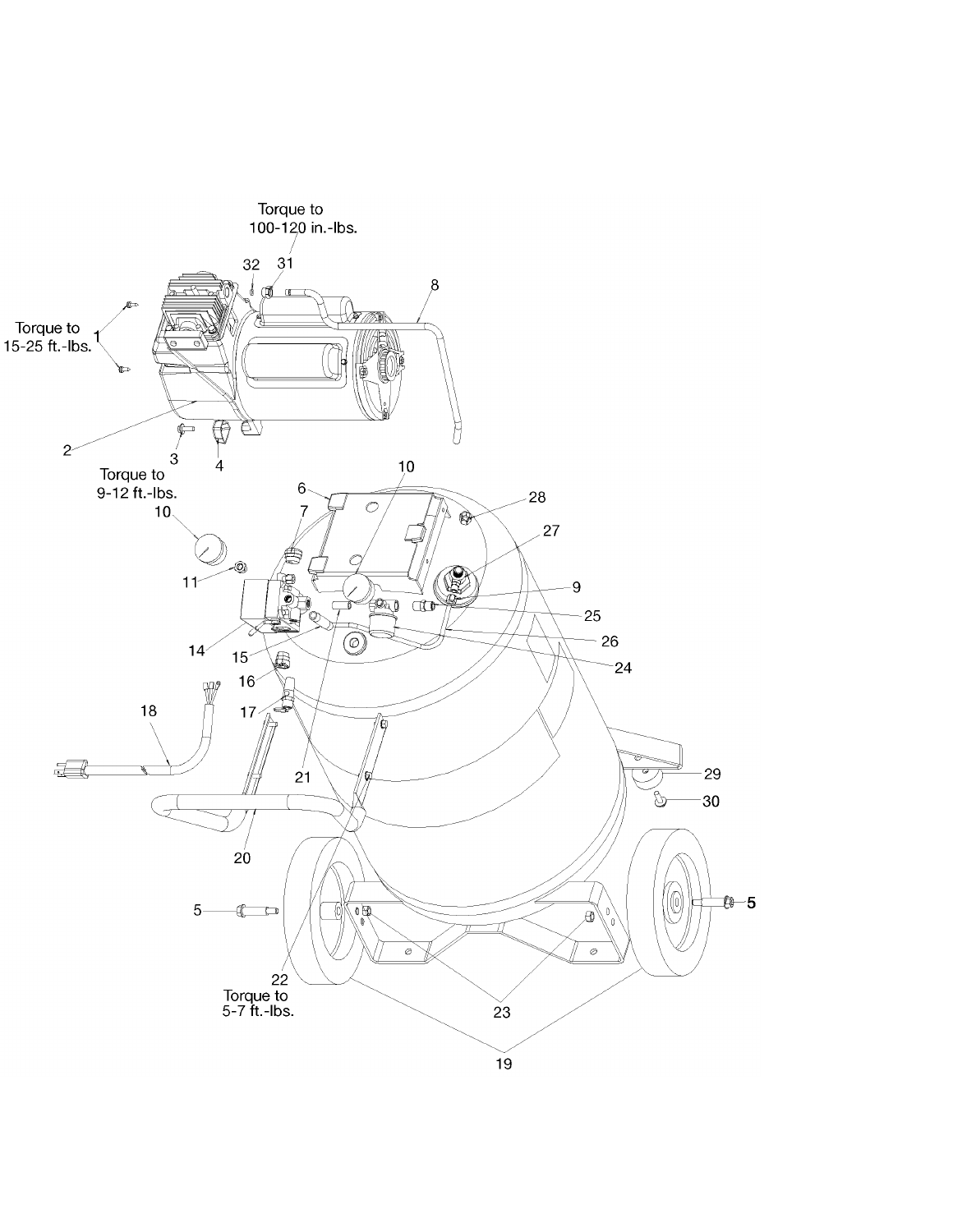## **Parts List for FB5520VP-WK Type 1**

| Item Number    | <b>Part Number</b> | Description                 | <b>Qty Required</b> |
|----------------|--------------------|-----------------------------|---------------------|
| $\mathbf{1}$   | $ACG-408$          | <b>ASSY FASTENER</b>        | $\mathbf{1}$        |
| $\overline{2}$ | AC-0376            | <b>SHROUD MINI</b>          | $\mathbf{1}$        |
| $\mathfrak{Z}$ | 91895680           | SCREW .250-20X.750 H        | $\overline{2}$      |
| $\overline{4}$ | $ACG-18$           | <b>CUP SADDLE MOUNT</b>     | $\overline{2}$      |
| 5              | $CAC-60$           | BOLT .375-16X2.25 UN        | $\mathbf{1}$        |
| 6              | $AC-0716$          | <b>ISOLATOR 3PT MOUNT 9</b> | $\mathbf{1}$        |
| $\overline{7}$ | 33821-00           | <b>BUSHING</b>              | $\mathbf{1}$        |
| $\overline{7}$ | 438010040063       | <b>HEYCO BUSHINGS</b>       | $\mathbf{1}$        |
| 8              | $AC-0605-1$        | TUBE OUTLET 3/8 OD A        | $\mathbf{1}$        |
| 9              | SSP-7811           | <b>ASSY NUT SLEEVE 1/4</b>  | $\mathbf{1}$        |
| 10             | Z-D23004           | GAUGE 1.5OD 200PSI.         | $\overline{2}$      |
| 11             | SSP-6021           | <b>BUSHING REDUCER 1/8-</b> | $\mathbf{1}$        |
| 14             | 5140117-69         | PRESSURE SWITCH             | $\mathbf{1}$        |
| 15             | SSP-480            | NIPPLE $1/4-18$ NPT X       | $\mathbf{1}$        |
| 16             | SSW-7385           | <b>BUSHING STRAIN RELIE</b> | $\mathbf{1}$        |
| 17             | TIA-4150           | <b>VALVE SAFETY 150.25</b>  | $\mathbf{1}$        |
| 18             | SUDL-413-2         | ASSY CORD POWER ST          | $\mathbf{1}$        |
| 19             | D23138             | WHEEL 9 BLACK SEMI-P        | $\overline{2}$      |
| 20             | AC-0609            | <b>HANDLE P/L PAINTED</b>   | $\mathbf{1}$        |
| 21             | N044990            | NIPPLE CLOSE 1/4-18         | 1                   |
| 22             | <b>SSF-981</b>     | SCREW .250-14X.500 H        | 4                   |
| 23             | SSF-8080-ZN        | NUT .375-16 UNC-2B H        | $\mathbf{1}$        |
| 24             | CAC-4296-1         | REGULATOR 3PORT P2 L        | 1                   |
| 25             | D <sub>26889</sub> | ADAPTER .25 NPT X .2        | 1                   |
| 26             | $AC-0630$          | <b>TUBE PRESSURE RELIEF</b> | 1                   |
| 27             | A19712             | VALVE CHECK 1/2NPT X        | 1                   |
| 28             | SSP-7813           | <b>ASSY NUT SLEEVE 3/8</b>  | $\mathbf{1}$        |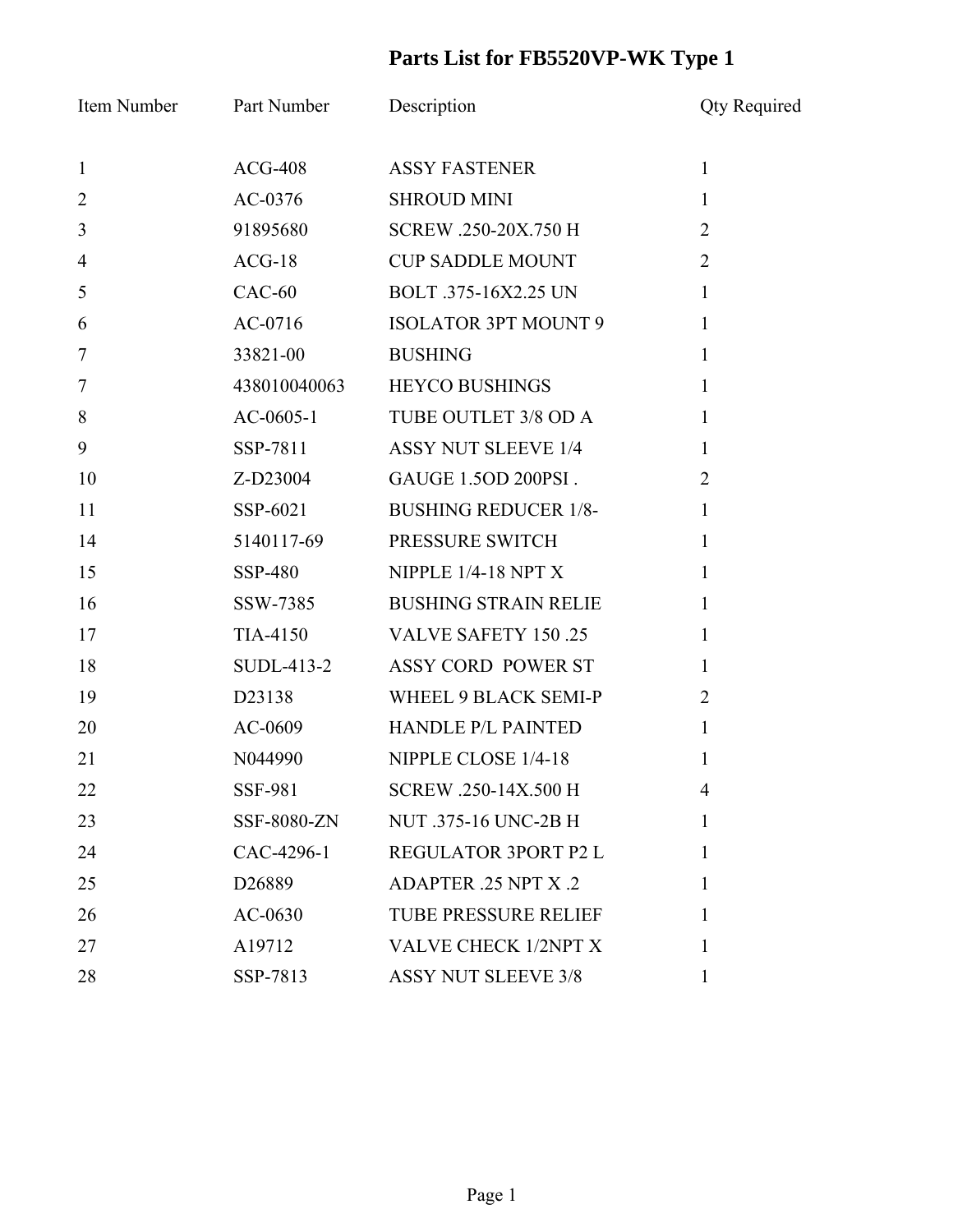## **Parts List for FB5520VP-WK Type 1**

| Item Number | Part Number | Description                 | <b>Qty Required</b> |
|-------------|-------------|-----------------------------|---------------------|
| 29          | SST-107     | <b>BUMPER RECESSED RUBB</b> | $\overline{2}$      |
| 30          | SSF-630     | SCREW .250-20X1.50 H        | $\overline{2}$      |
| 31          | SSP-7821-1  | <b>NUT .563-18 UNF HEX</b>  | $\mathbf{1}$        |
| 32          | SSG-3105    | ORING 306/296ID 073/        | $\mathbf{1}$        |
| 50          | KK-4981     | <b>KIT MUFFLER FILTER</b>   | $\mathbf{1}$        |
| 51          | DAC-143     | <b>FILTER INTAKE</b>        | $\mathbf{1}$        |
| 52          | KK-4981     | <b>KIT MUFFLER FILTER</b>   | $\mathbf{1}$        |
| 53          | KK-4981     | <b>KIT MUFFLER FILTER</b>   | $\mathbf{1}$        |
| 54          | $AC-0037$   | <b>HEAD 3/8 OUTLET FRON</b> | $\mathbf{1}$        |
| 56          | SSF-927     | SCREW .250-20X1.125         | $\overline{4}$      |
| 57          | $ACG-45$    | ORING P/L HEAD              | $\mathbf{1}$        |
| 58          | Z-AC-0032   | <b>ASSY VALVE PLATE</b>     | $\mathbf{1}$        |
| 59          | SSG-8156    | ORING 2.759/2.719ID         | $\mathbf{1}$        |
| 60          | KK-4835     | KIT CONNECTING ROD L        | $\mathbf{1}$        |
| 61          | KK-4835     | KIT CONNECTING ROD L        | $\mathbf{1}$        |
| 62          | 000000-00   | No Longer Available         | $\mathbf{1}$        |
| 65          | Z-AC-0140   | <b>ASSY ECCENTRIC BEARI</b> | $\mathbf{1}$        |
| 66          | SSF-615     | SCREW .250-20X1.25 U        | $\mathbf{1}$        |
| 67          | $AC-0108$   | <b>FAN 5.75 DIA</b>         | $\mathbf{1}$        |
| 69          | SSF-586     | SCREW .250-20X.750 U        | 1                   |
| 70          | SSF-3158-1  | <b>SCREW #10-24X.750 TH</b> |                     |
| 71          | KK-4835     | KIT CONNECTING ROD L        | 1                   |
| 72          | KK-4835     | KIT CONNECTING ROD L        | 1                   |
| 856         | 000000-00   | No Longer Available         | 1                   |
| 856         | N286039     | <b>DRAIN VALVE</b>          | 1                   |
| 856         | KK-4981     | <b>KIT MUFFLER FILTER</b>   | 1                   |
| 856         | K-0650      | KIT COMP RING REPLAC        | 1                   |